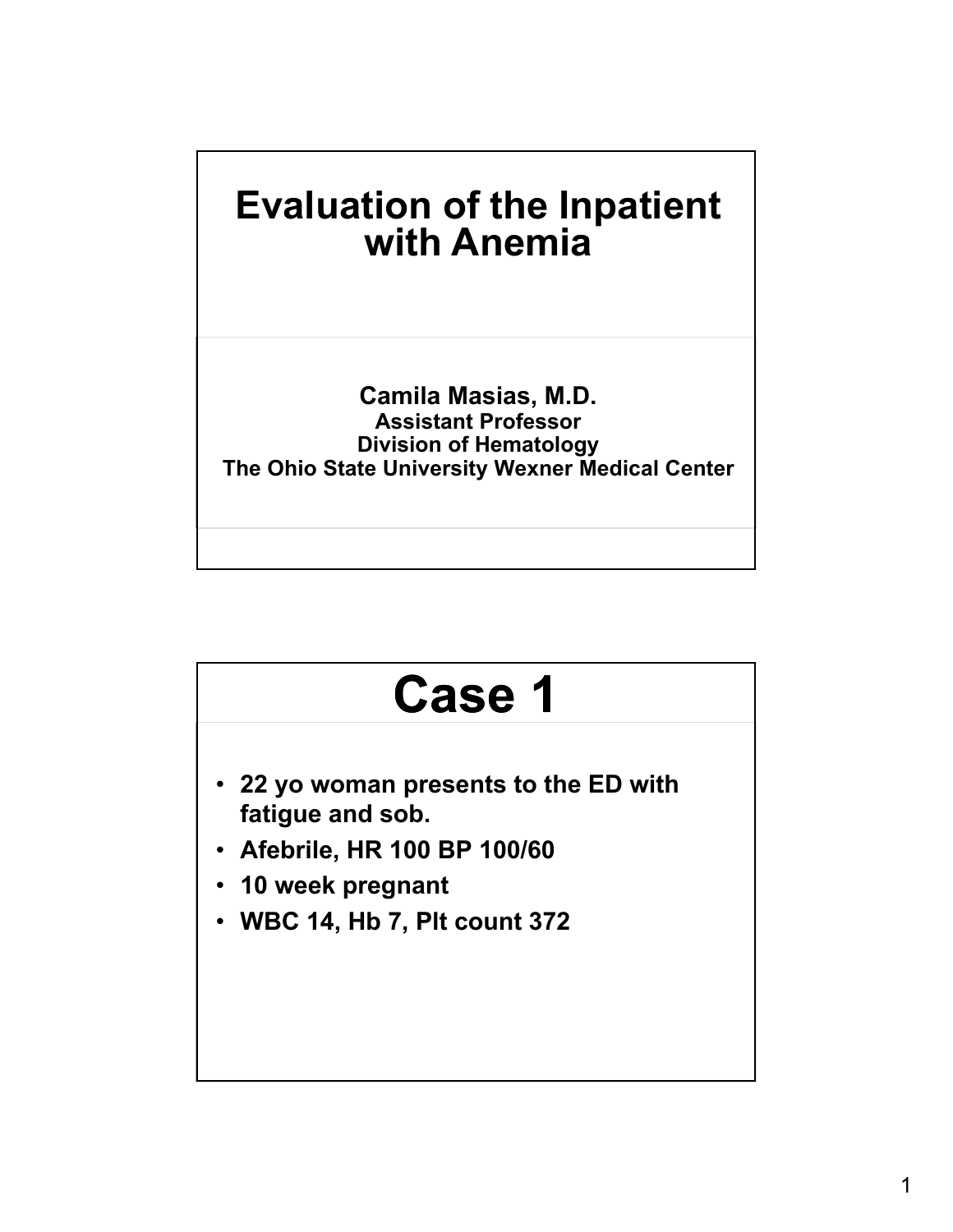### **More details…**

- **Hb 7 g/dL**
- **HCT 26.8**
- **MCV 64.1**
- **MCH 17.2**
- **MCHC 26.8**
- **RDW 19.2**
- **Retic count 4.89**



| Hemoglobin                                  | Oxygen carrying molecule                        | $>13.5$ g/dL in men, $>$<br>12 g/dL in women |
|---------------------------------------------|-------------------------------------------------|----------------------------------------------|
| Hematocrit                                  | Packed cell volume                              | >41% in men, >36%<br>in women                |
| Mean Corpuscular<br>Volume (MCV)            | Average size of the<br>patient's RBC            | $80 - 95$ fL                                 |
| Mean Corpuscular Hb<br>(MCH)                | Average Hb content per<br>RBC.                  | 25-32 pg                                     |
| Mean Corpuscular Hb<br>Concentration (MCHC) | Average [Hb] per RBC                            | 32-35 g/dL                                   |
| Red cell distribution width<br>(RDW)        | Measure of RBC size<br>variation (anisocytosis) | $11 - 14%$                                   |
| Reticulocyte count                          | % of RBC                                        | $0.8 - 1.5%$                                 |
| Absolute retic count                        | Relative reticulocyte<br>count x RBC count      | Normal 50,000-<br>75,000/µl                  |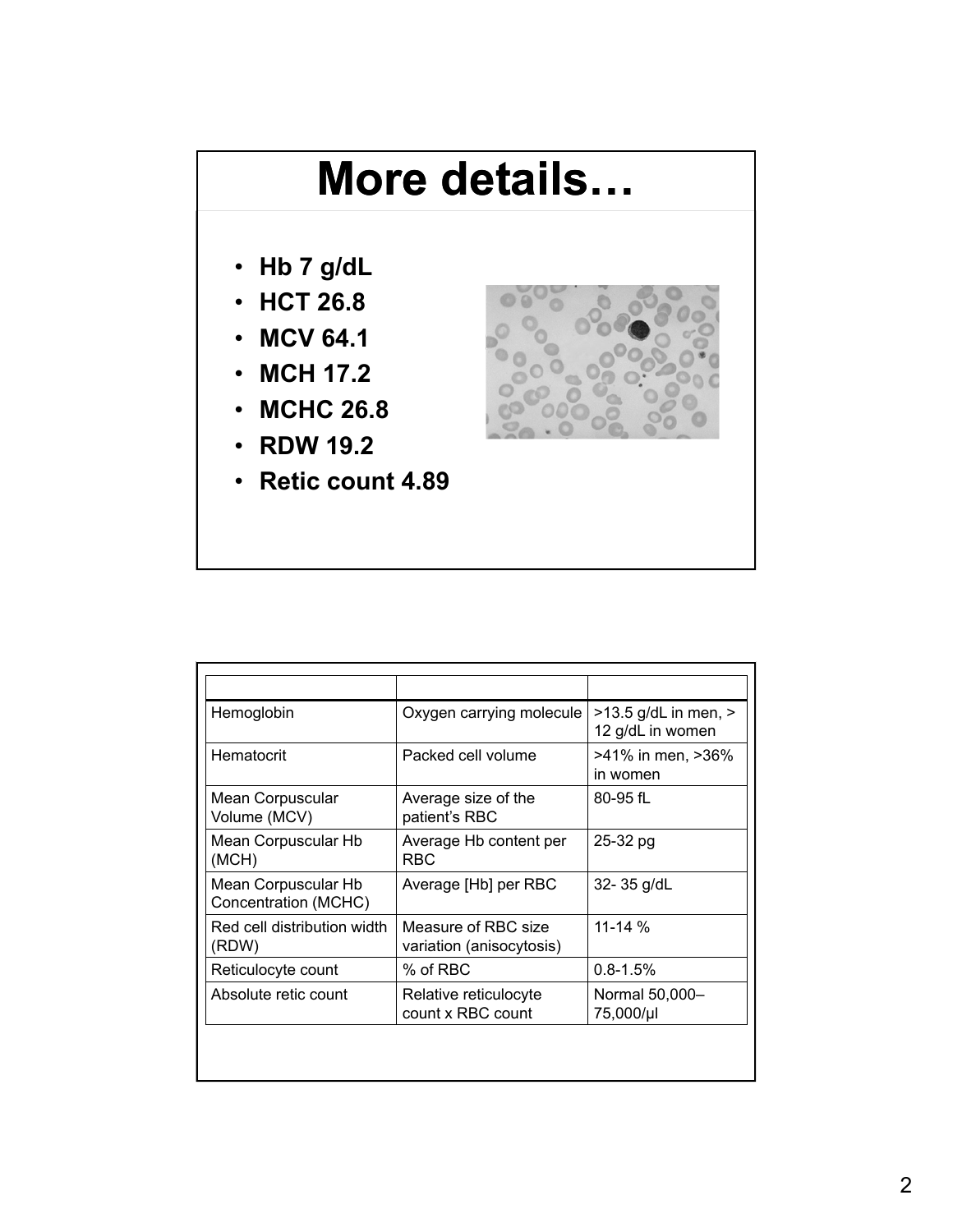# **A few considerations**

- **Hb, HCT and RBC are affected by volume status** 
	- **Active bleeding**
	- **Pregnancy**
- **Normal ranges may not apply to some individuals** 
	- **Athletes**
	- **People living in high altitude**
	- **Smokers**
	- **African-Americans**

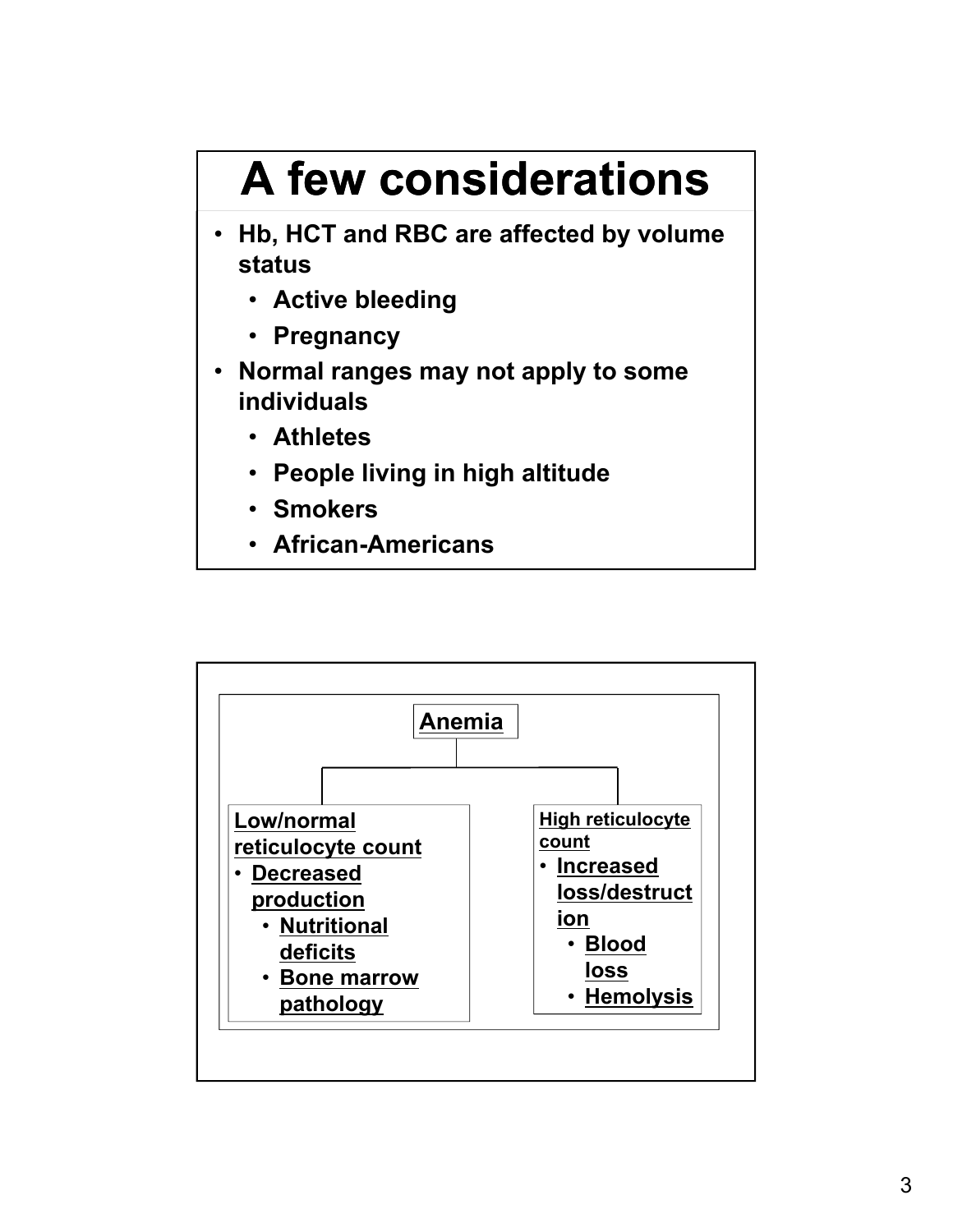

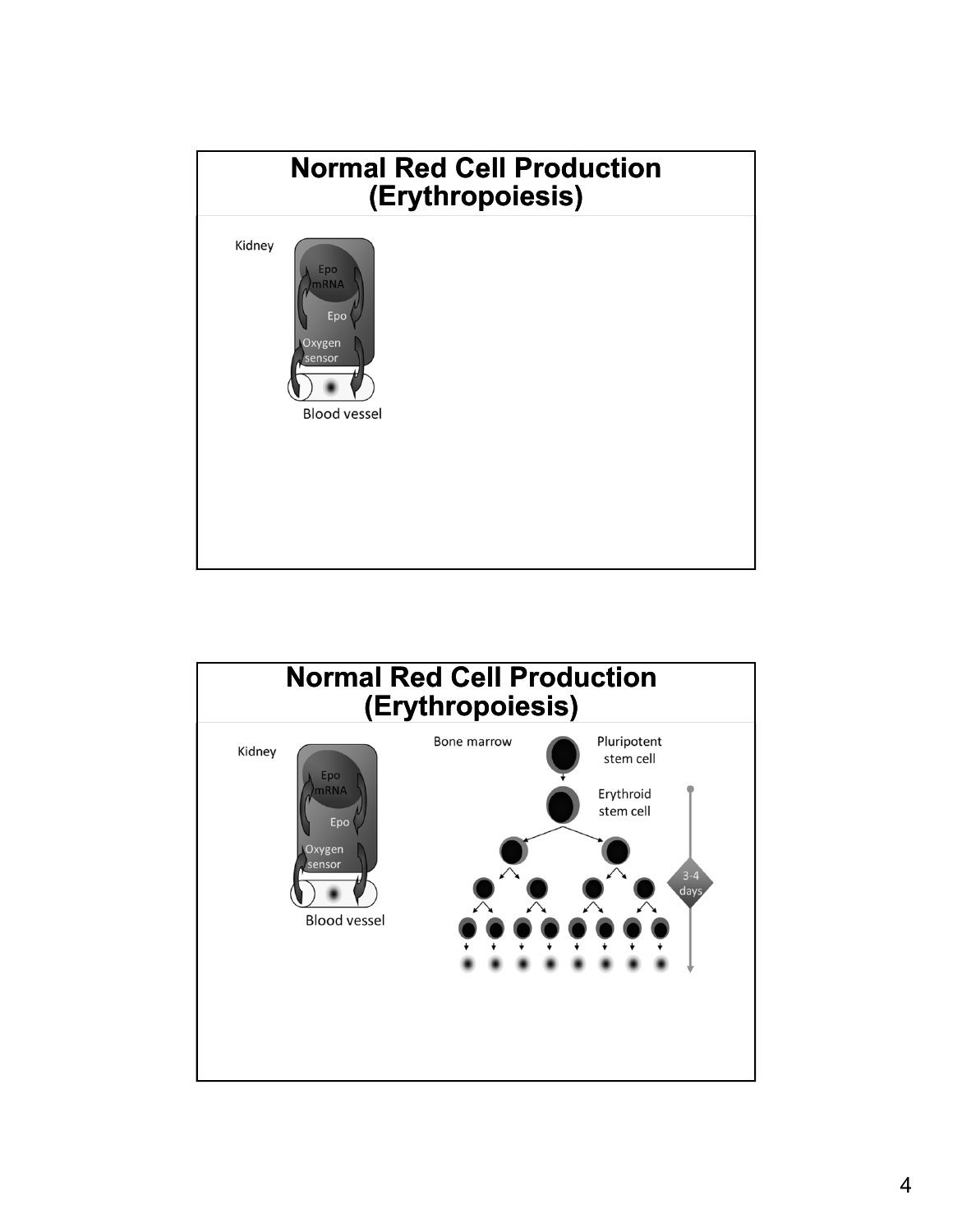

#### **Anemia with low/normal reticulocyte count**

- **Low MCV (microcytosis)**
	- **Iron deficiency**
	- **Anemia of chronic disease**
	- **Lead intoxication**
	- **Sideroblastic anemia**
- **Normal MCV**
	- **Anemia of chronic kidney disease**
	- **Medications**
	- **Infections**
- **High MCV (macrocytosis)**
	- **Vitamin B12 and/or folate deficiency**
	- **Medications**
	- **Liver disease, ETOH**
	- **Thyroid disease**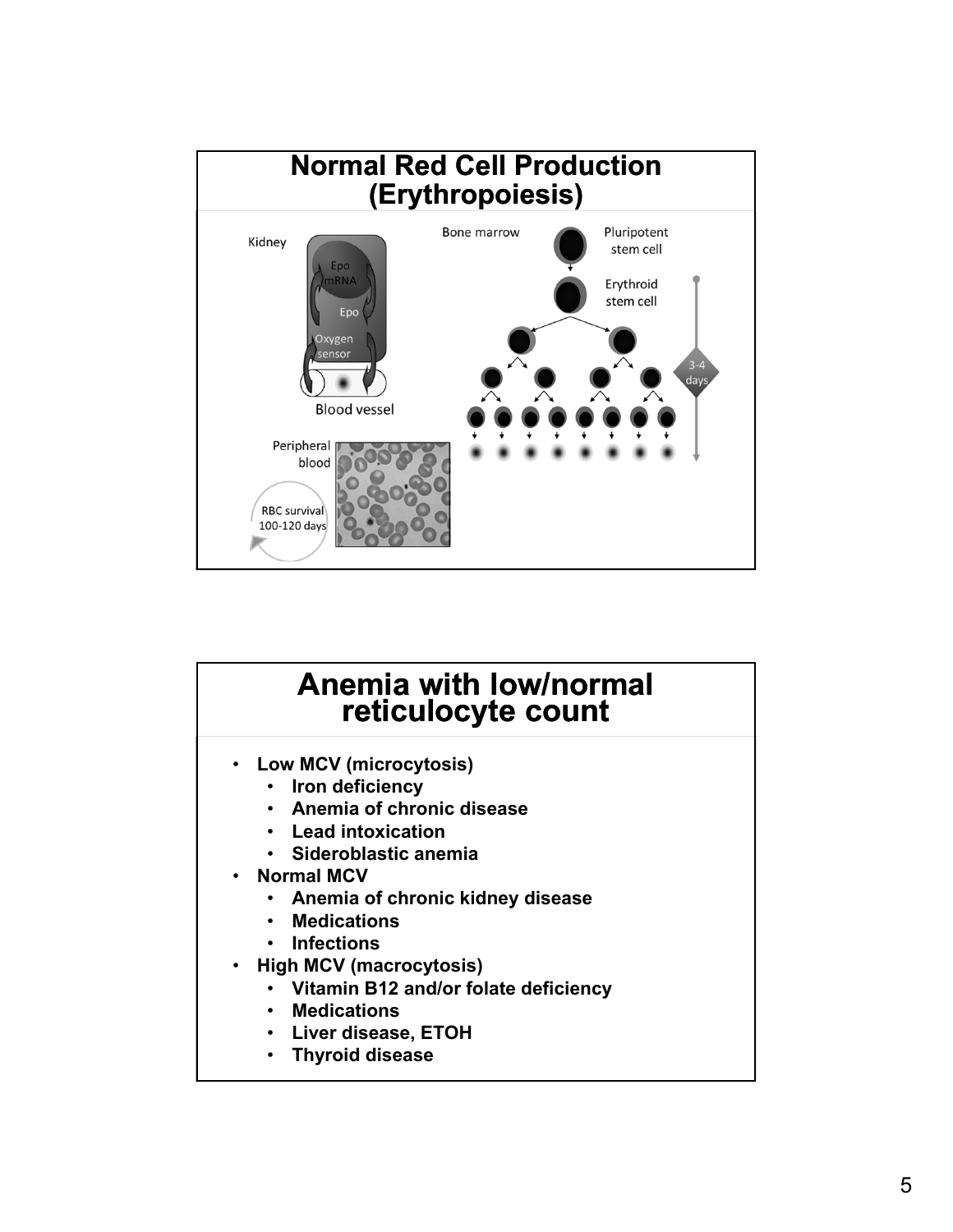# **Iron deficiency anemia**

- **Public health problem huge variation around the world**
- **Affects most commonly children aged 0-5 years, women of childbearing age and pregnant women**
- **Major cause of disability globally**

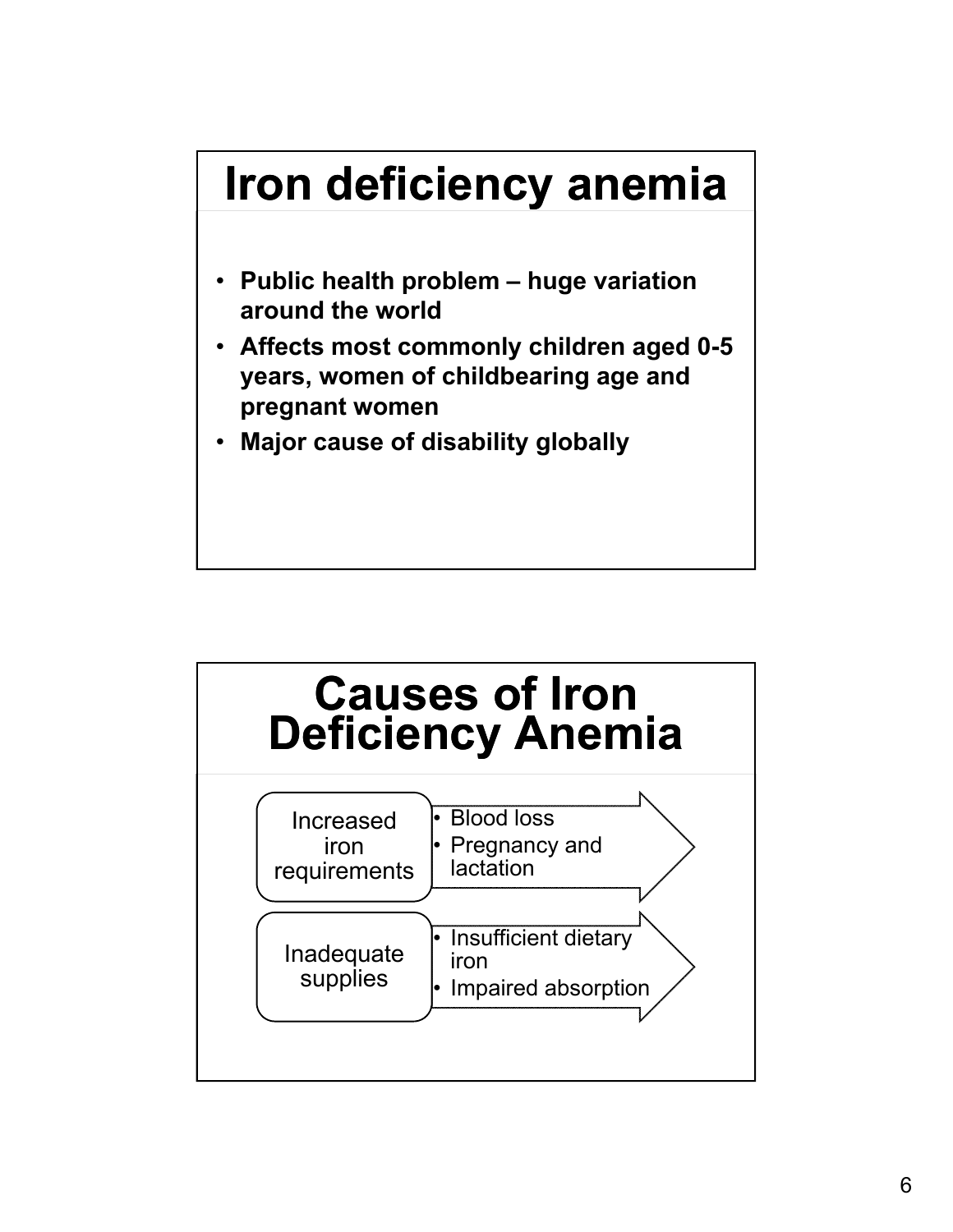# **Iron Intake**

- Recommended dietary iron:
	- **Ages 9-13: 8 mg**
	- Ages 14 -18: 11 mg for boys and 15 mg for girls
	- **> 19: 8 mg for men, 18 mg for women (until age 50)**
	- **Pregnant women: 30 mg**
- Main source of iron intake **is meat (especially red meat)**

# **Iron metabolism**

- **Duodenum absorption: ~1-2 mg a day**
- **Iron loss (sloughed mucosal cells, menstruation, other blood loss): ~1-2 mg a day**
- **Total body iron storage: 3000-4000 mg**
	- **Hb: 2g**
	- **Iron containing proteins: 400 mg**
	- **Iron in plasma bound to transferrin: 3 -7 mg**
	- **Storage iron (ferritin or hemosiderin): 0.5 g in women and 1 g in men**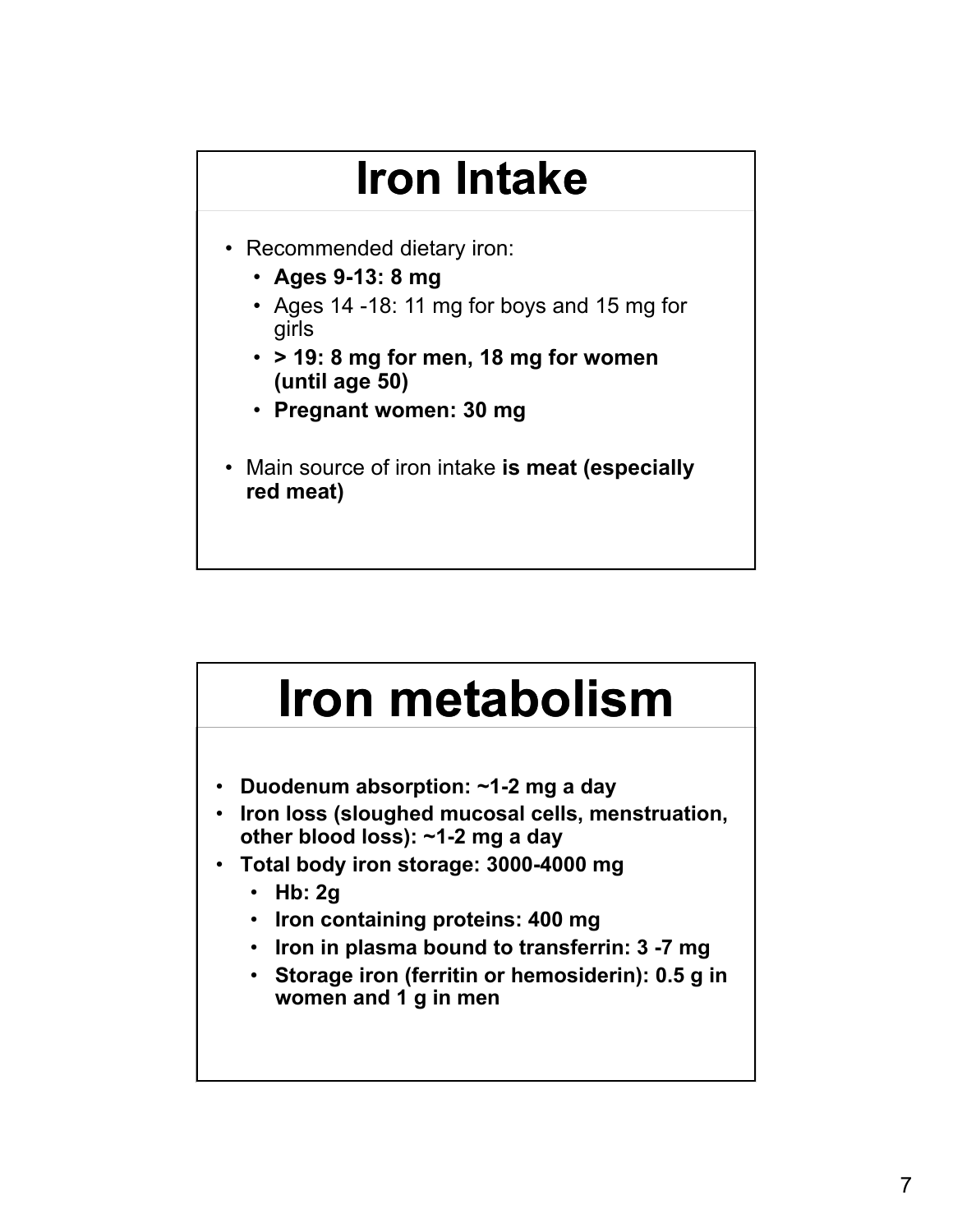# **Diagnosis: Symptoms**

- **Pica (25%): Compulsive ingestion of a non-food substance such as starch, clay, ground, ice**
- **Beeturia (49-80%): urine turns red after ingestion of beets**
- **Restless legs syndrome (10%): Urge to move the legs usually accompanied by uncomfortable sensations that begins or worsens during periods of rest and relieved by movement. Worse in the evening/night**

# **Diagnosis: Laboratory**

| Test                      |                                                                                                                            | <b>IDA</b> | <b>ACD</b> |
|---------------------------|----------------------------------------------------------------------------------------------------------------------------|------------|------------|
| Iron                      | Measures circulating iron bound to<br>transferrin. NOT a marker of iron<br>status (will change with even just<br>one meal) |            |            |
| Transferrin<br>(TIBC)     | Circulating transport protein for iron                                                                                     |            |            |
| Transferrin<br>saturation | Serum iron $\div$ TIBC x 100                                                                                               |            |            |
| Ferritin                  | Circulating iron storage protein,<br>acute phase reactant. Best value for<br>iron deficiency                               |            |            |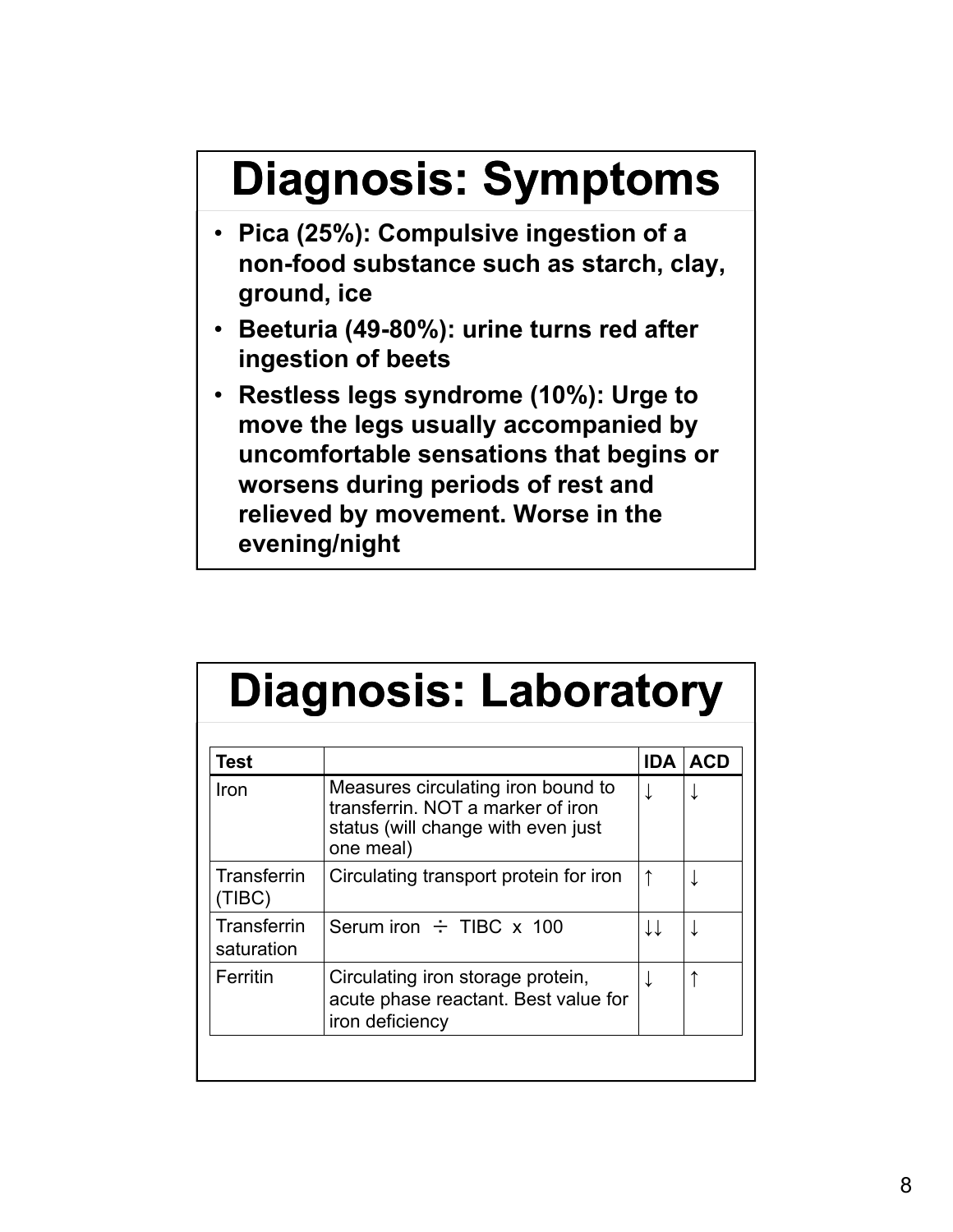### **Treatment With Iron: Principles**

- **Iron is absorbed best on an empty stomach**
- **Ascorbic acid increases absorption and toxicity**
- **Reticulocytosis occurs <7days; Increased Hgb in 2-3 weeks**
- **Maximum iron dose ~200 mg/day**
- **Side effects: GI upset, constipation, black stool**
- **Encourage iron rich food**

#### **Available Oral Iron Supplements**

| Oral iron<br>preparations                              | <b>Typical</b><br>dose (mg) | <b>Elemental</b><br>iron (mg) | Approx. cost<br>to give 5000<br>mg |
|--------------------------------------------------------|-----------------------------|-------------------------------|------------------------------------|
| <b>Ferrous sulfate</b><br>(also has elixir<br>version) | 325 mg tid                  | 65                            | \$10.00                            |
| <b>Ferrous gluconate</b>                               | 300 mg tid                  | 36                            | $$7-8.00$                          |
| <b>Ferrous fumarate</b>                                | 100 mg tid                  | 33                            | \$8.00-9.50                        |
| Iron<br>polysaccharide<br>complex                      | 150 mg bid                  | 150                           | \$11.00                            |
| <b>Carbonyl iron</b>                                   | 50 mg tid                   | 50                            | \$18.00                            |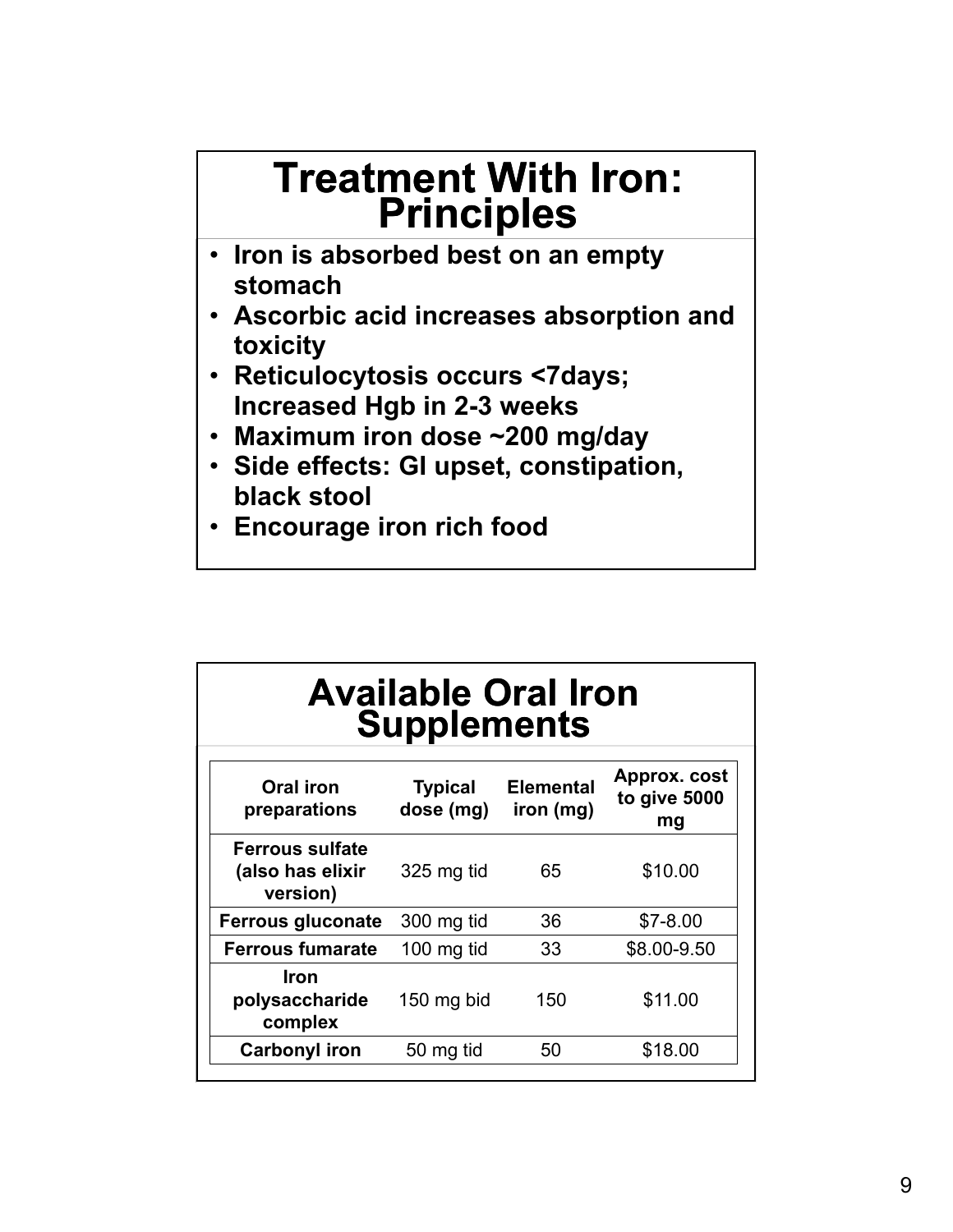### **Inadequate Response to Oral Iron**

- **Intolerance/Noncompliance (~30% discontinue)**
- **Persistent blood loss**
- **Decreased iron absorption**
- **Chronic inflammation or bone marrow damage**
- **Chronic kidney disease**

| <b>IV Iron</b>                                    |                          |                                       |                                                              |
|---------------------------------------------------|--------------------------|---------------------------------------|--------------------------------------------------------------|
| <b>Drug</b>                                       | Trade<br>(brand)<br>name | Concentration<br>of elemental<br>iron | <b>Dosing</b><br>(adults)                                    |
| Ferric<br>carboxymaltose<br>(FCM)                 | Injectafer,<br>Ferinject | 50 mg/mL                              | Two doses, given seven<br>or more days apart                 |
| Ferric gluconate<br>(FG)                          | Ferrlecit                | 12.5 $mg/mL$                          | Multiple doses                                               |
| Ferumoxytol                                       | Feraheme                 | 30 mg/mL                              | Single dose or two doses<br>given 3-8 days apart             |
| Iron dextran, low<br>molecular weight<br>(LMW ID) | INFeD,<br>CosmoFer       | 50 mg/mL                              | Multiple doses or one<br>single dose                         |
| Iron isomaltoside <sup>4</sup>                    | Monofer                  | 100 mg/mL                             | Single dose or up to<br>three doses given over<br>seven days |
| Iron sucrose (IS)                                 | Venofer                  | 20 mg/mL                              | Multiple doses                                               |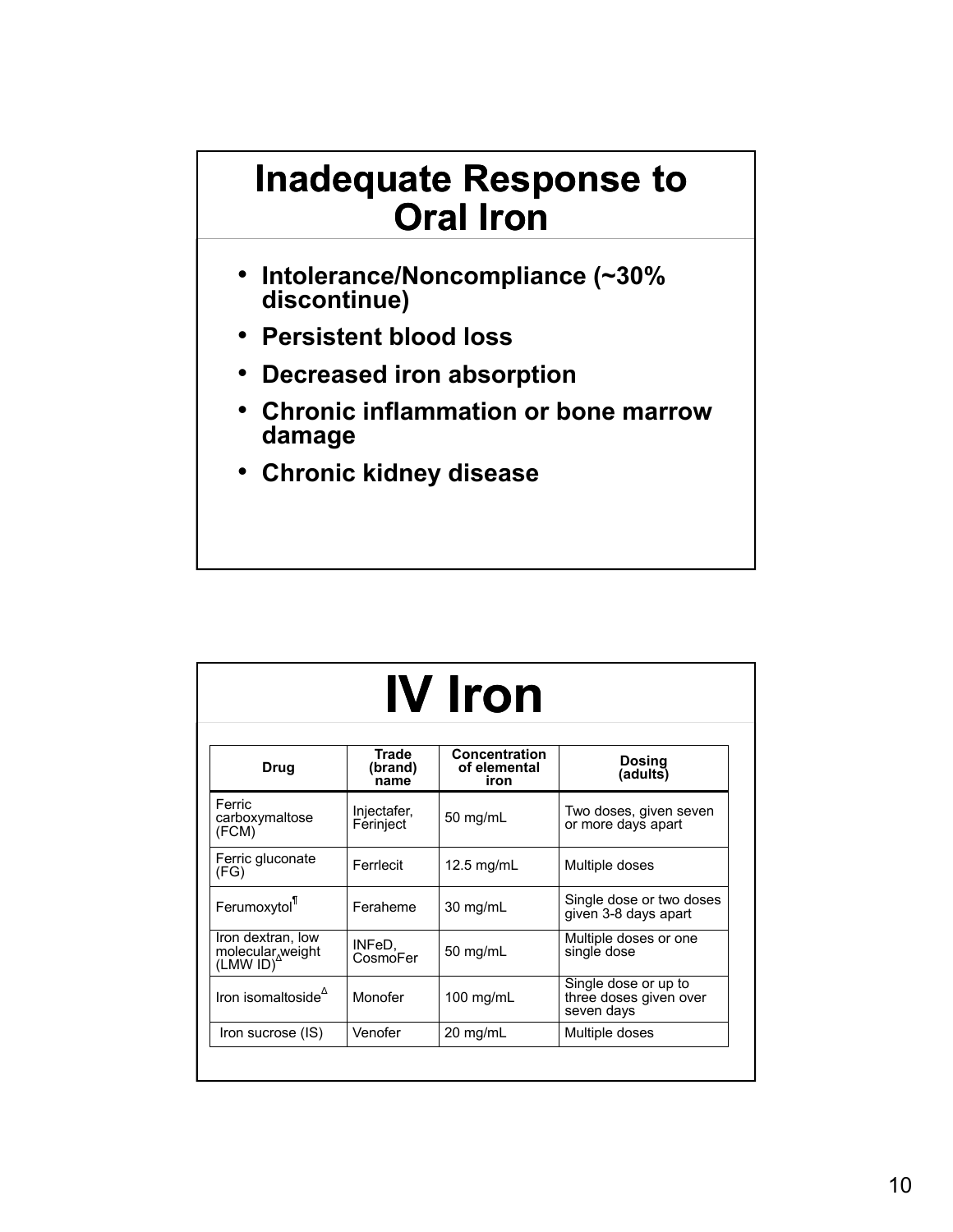### **Anemia of Inflammation**

- **Decreased RBC production + decreased RBC survival**
- **Reduced iron absorption in the GI tract and trapping of iron in macrophages**
- **Relative decrease in EPO production**
- **Decrease bone marrow response to EPO mediated by inflammatory cytokines**

#### **Treatment Options for Anemia of Chronic Disease**

- **Treat the underlying diseases**
- **RBC Transfusions**
- **For anemia of chronic kidney disease:** 
	- **Erythroid-stimulating agents (ESA) and potentially iron supplementation (ferritin <100 and/or iron sat <20%)**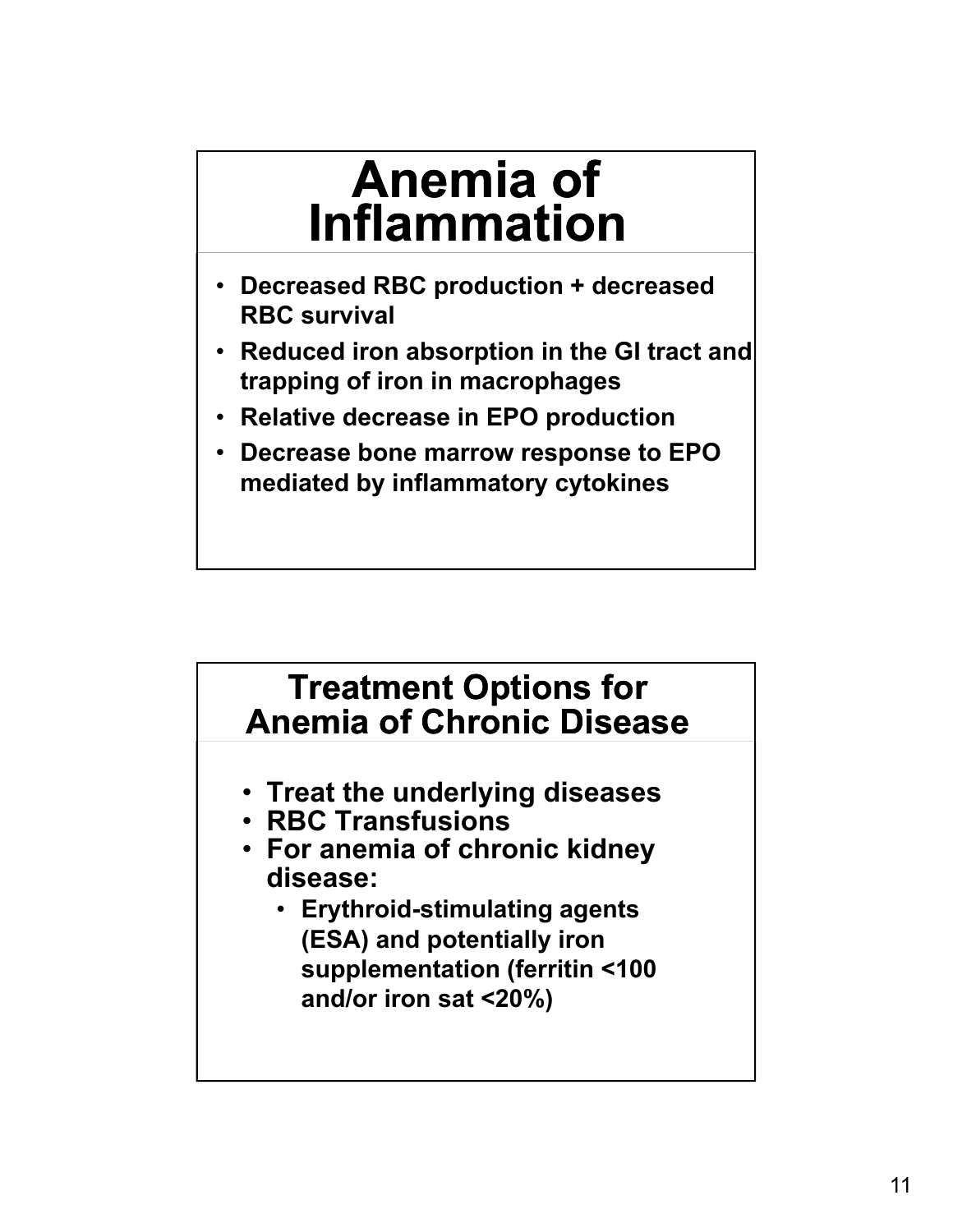### **Megaloblastic Anemia**

- **Defect in DNA synthesis**
- **RNA synthesis is relatively unimpaired**
	- **RBC's hemoglobin production is far ahead of nuclear maturation**
	- **Nuclear cytoplasmic dissociation**
- **Ineffective erythropoiesis**
	- **Intramedullary hemolysis**
	- **Decreased red cell survival/misshapen cells**

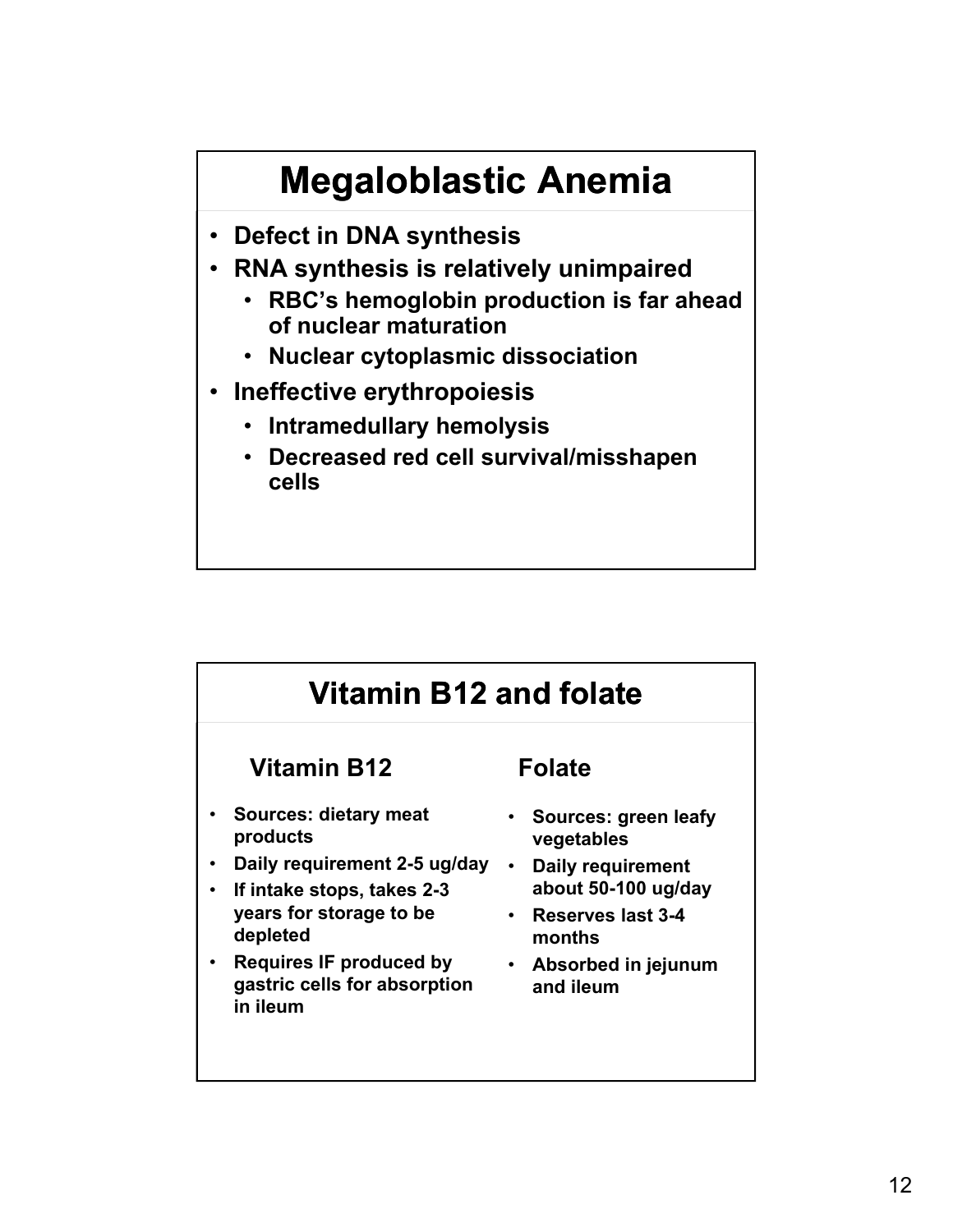#### **Signs/Symptoms of B12 Deficiency**

- **Anemia, hypersegmented neutrophils**
- **"Beefy Red" tongue, smooth surface of the tongue**
- **Neurologic**
	- **demyelination of the posterior and lateral columns of the spinal cord**
	- **paresthesia, loss of position/vibratory sense**
	- **in advanced disease, neuropathy, muscle weakness, and even CNS symptoms (irritability, somnolence, psychosis)**



- **Check MMA with borderline levels of Vit B12 and treat if elevated**
- **Folate deficiency: 1-5mg daily of oral folic acid**
- **Vit B12 deficiency:** 
	- **IV: 1000 mcg once per week until the deficiency is corrected and then once per month**
	- **Oral: 1000 to 2000 mcg daily**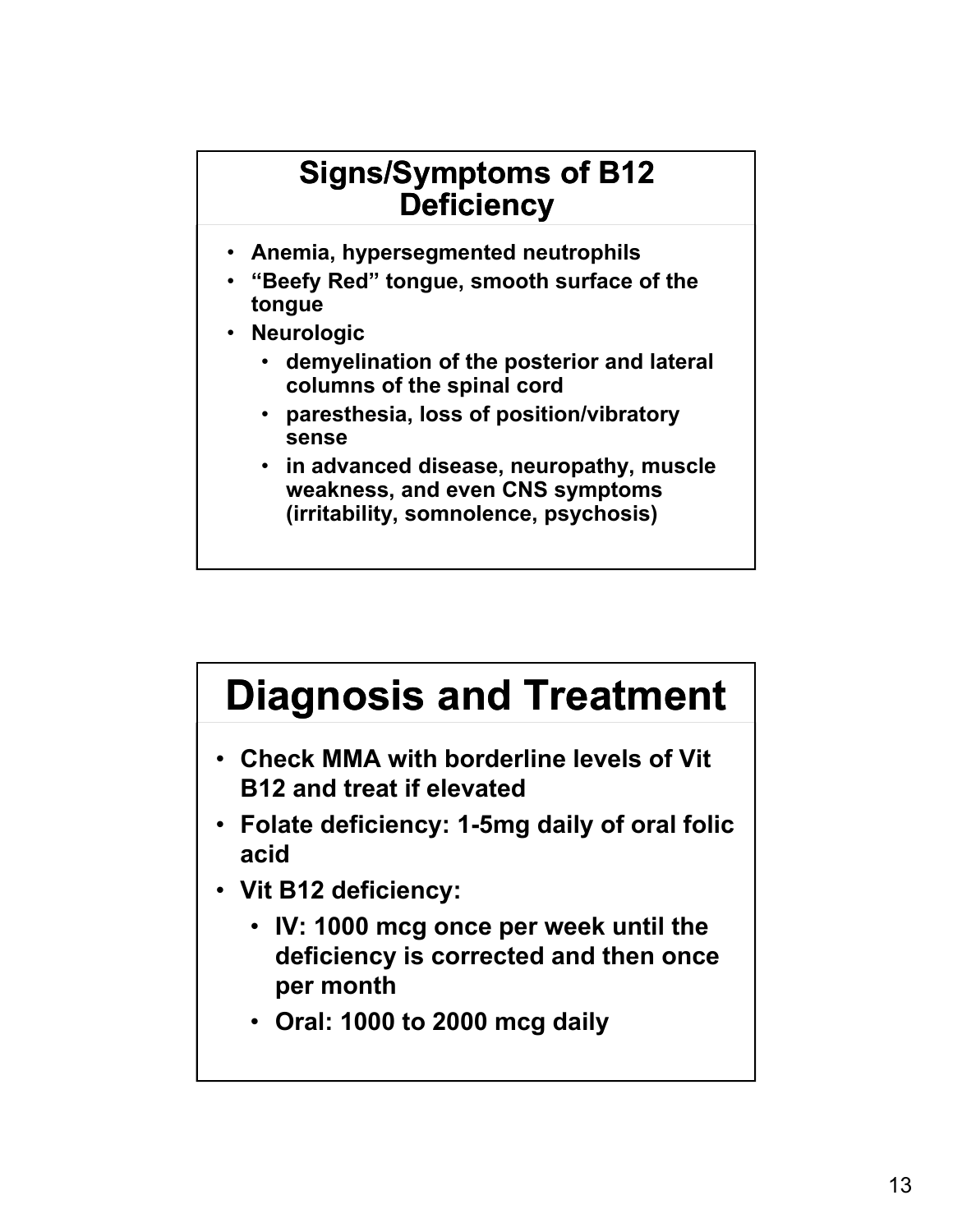### **Miscellaneous: Bone marrow process**

- **Broad DDx, including**
	- **Acute or chronic leukemia**
	- **Myelodysplastic syndrome (MDS)**
	- **Myeloproliferative diseases (MPD)**
	- **Involvement of malignancies in the bone marrow**
	- **Disseminated infections in the bone marrow**
- **Patients usually have more symptoms such as unexplained weight loss, petechiae, fever, hepatosplenomegaly, etc**
- **More than one cell line is abnormal and could be severe**

**http://www.pathpedia.com/education/eatlas/histopathology/bone\_marrow/acute\_lymphoblastic\_leukemia,\_b-cell\_(b-all).aspx**

• **Referral to hematology and bone marrow biopsy is needed for definitive diagnosis**

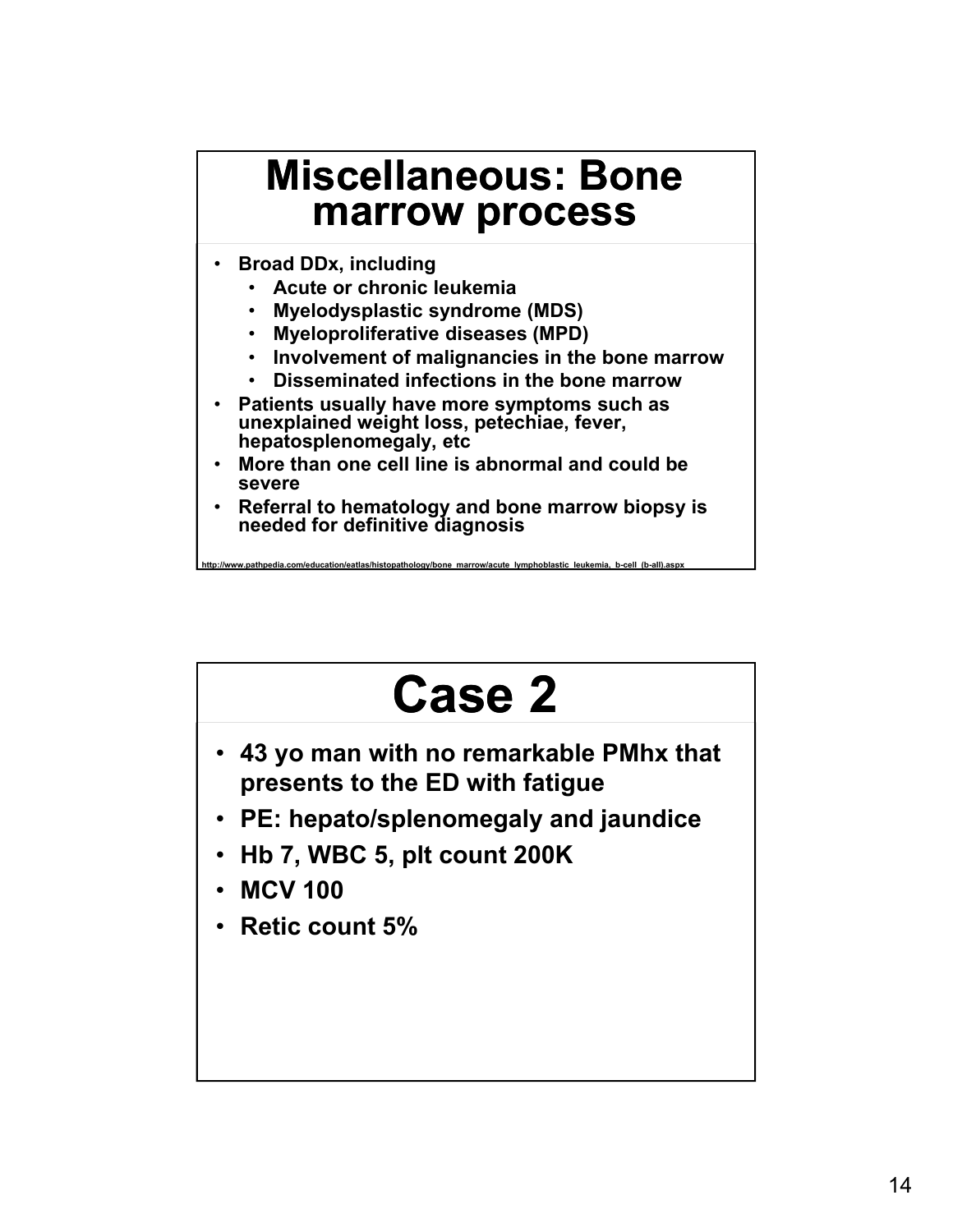#### **Anemia with high reticulocyte count**

- **Normal/High MCV**
	- **Acute hemorrhage**
	- **Hemolytic Anemia**
		- **Autoimmune**
		- **Microangiopathic Hemolytic Anemia**
		- **Hemoglobinopathies**
		- **Membranopathies/enzymopathies**
- **Low MCV (microcytosis)**
	- **Hemoglobinopathies**

#### **Immune Hemolytic Anemias**

- **Autoimmune**
	- **Warm antibody-mediated**
	- **Cold antibody-mediated**
	- **Paroxysmal Cold Hemoglobinuria**
- **Drug-related hemolysis**
- **Hemolytic transfusion reactions**
- **Hemolytic disease of the newborn**
- **Paroxysmal Nocturnal Hemoglobinuria**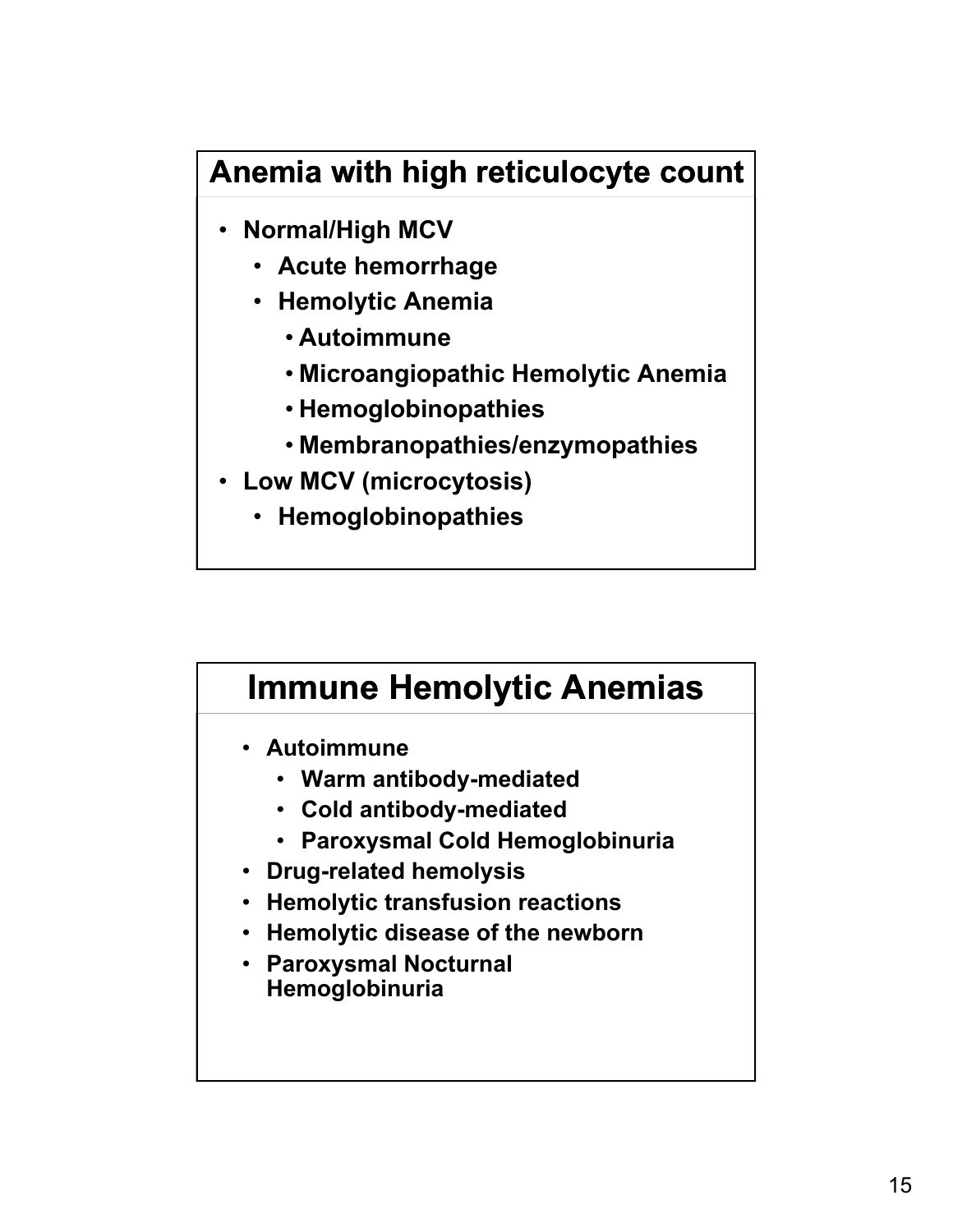

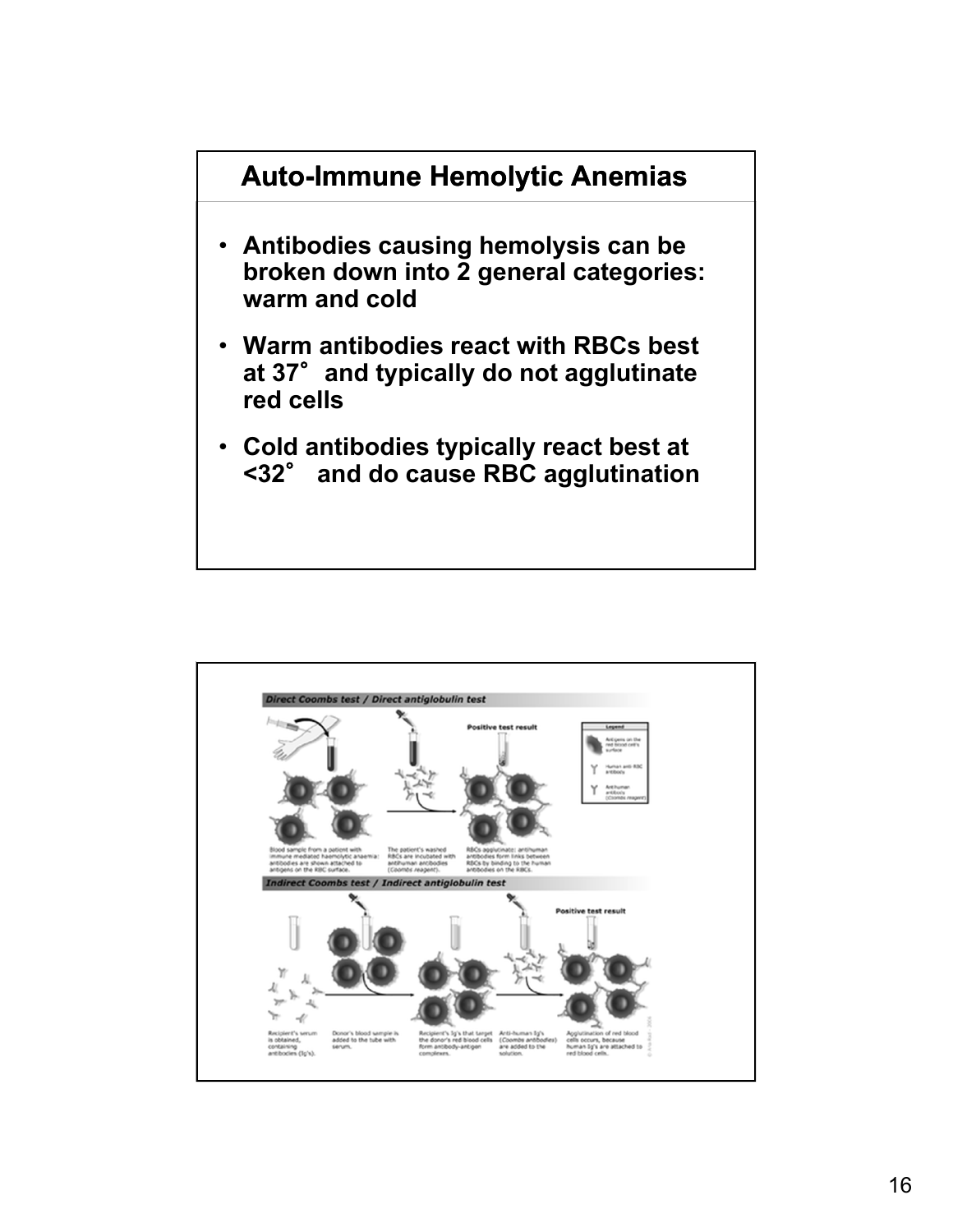#### **Warm-Antibody Hemolytic Anemias Etiology**

- **Primary or Secondary**
	- **Drugs**
	- **Solid or hematologic malignancy**
	- **Infection**
	- **Collagen Disease**
	- **Pregnancy**
- **Can be associated with immune**

**platelet destruction = Evan's syndrome**

#### **Warm-Antibody Hemolytic Anemias Clinical Features**

- **Splenomegaly, jaundice is usually present**
- **Depending on degree of anemia and rate of fall in hemoglobin, patients can have VERY symptomatic anemia**
- **Lab Dx -**
	- **Treticulocytes,**  $\uparrow$  **bili,**  $\uparrow$  **LDH, ↓haptoglobin**
	- **Positive Coomb's test both direct and indirect**
	- **Spherocytes are seen on the peripheral smear**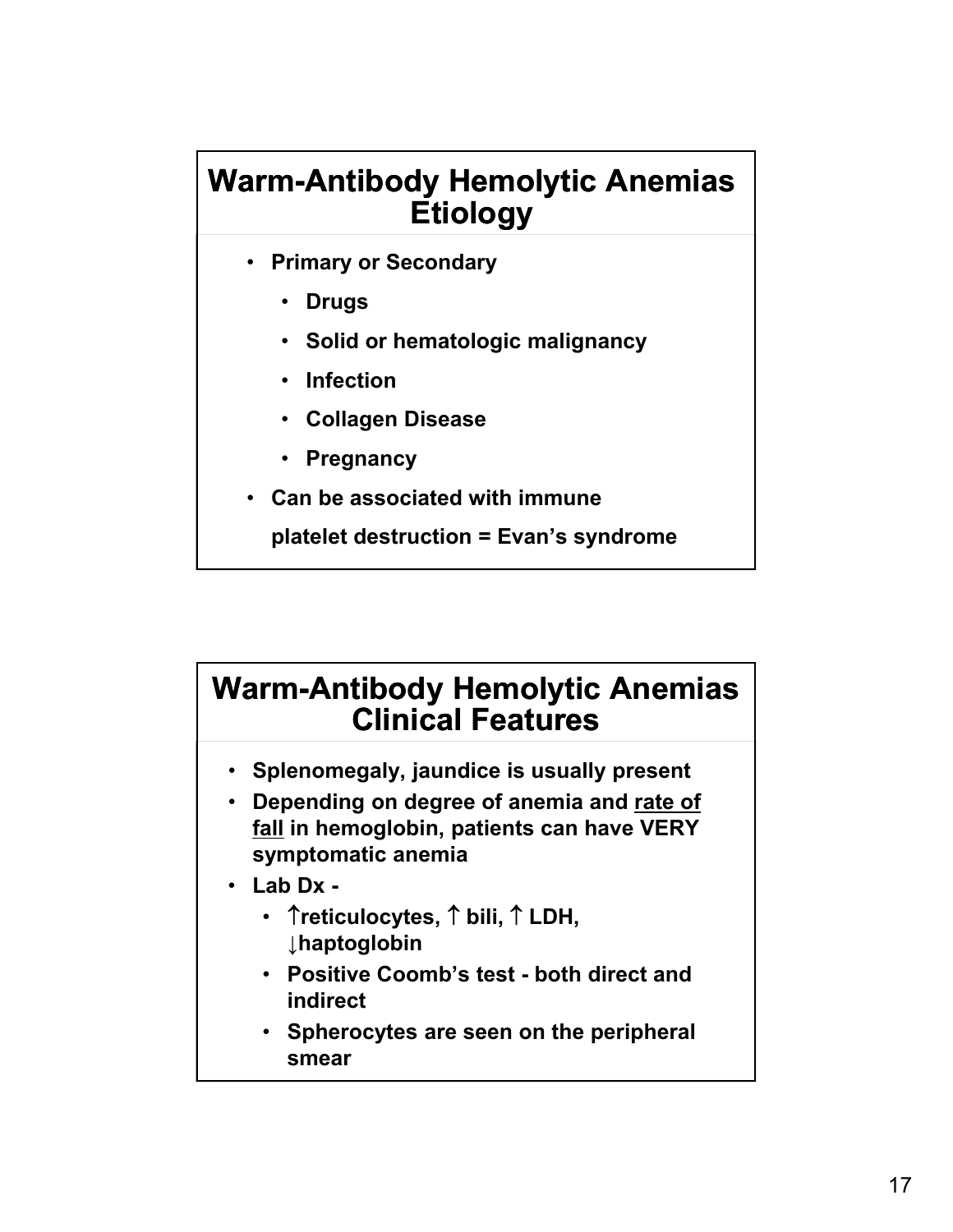#### **Warm-Antibody Hemolytic Anemias Treatment**

- **Transfuse only if the patient is severely symptomatic**
- **However, immunosuppression is the mainstay of therapy**
- **First Line Steroids**
	- **1mg/kg/d prednisone oral or methlyprednisolone IV**
	- **Continue until Hb > 10g/dL then taper**
	- **Continue with Vitamin D, Ca, + bisphosphonates**
	- **Supplement with Folic Acid**

**Lechner et al. How I Treat Autoimmne Hemolytic Anemia. Blood 2010. Crowther et al. Evidence-based focused review of the treatment of idiopathic warm immune hemolytic anemia in adults. Blood 2011**

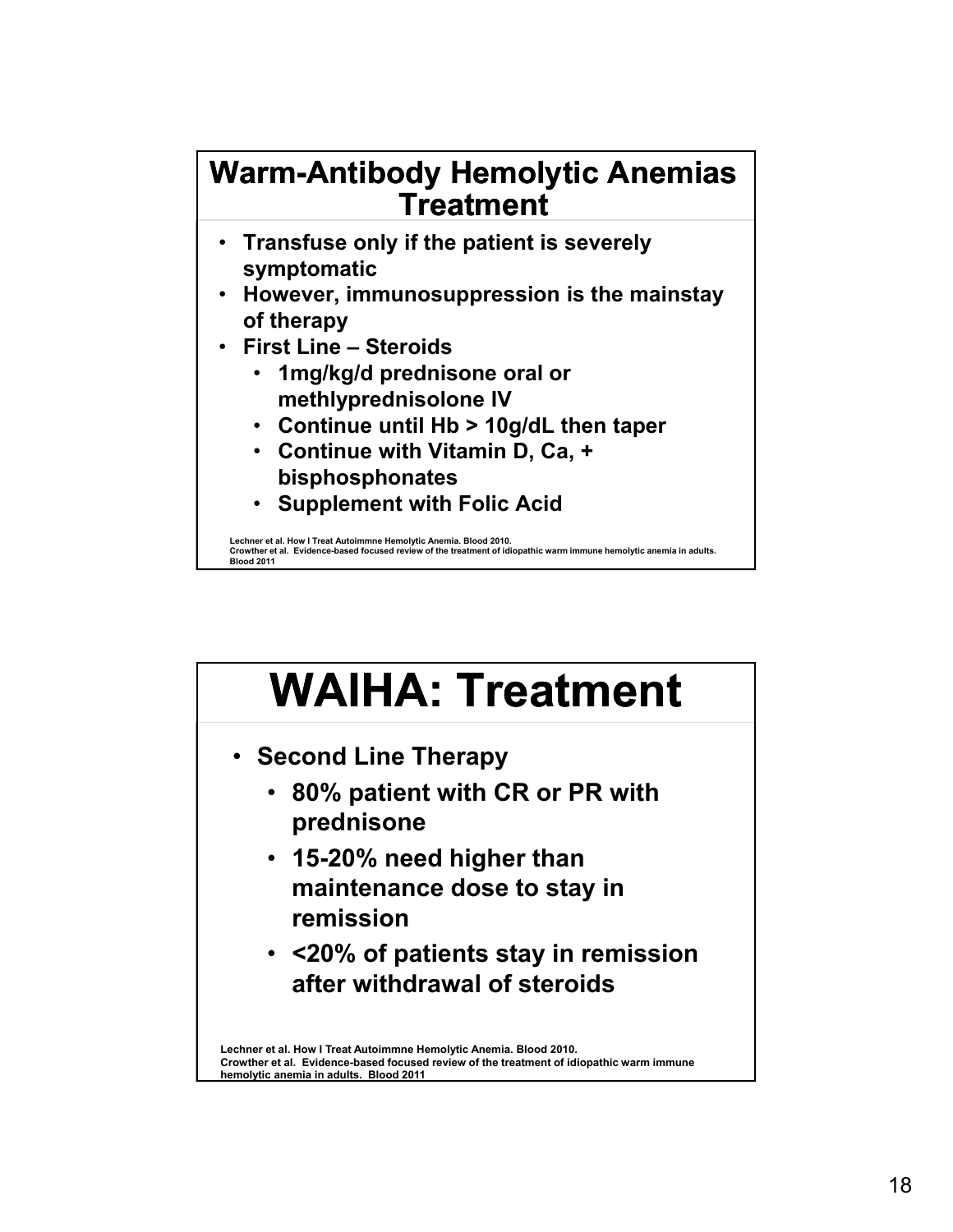

# **Drug-Induced Immune Hemolysis Three general mechanisms**

- **Innocent bystander**
	- **Quinine, Quinidine, Isoniazide**
- **Hapten**
	- **Penicillins, Cephalosporins**
- **True autoimmune**
	- **Alpha-methyldopa, L-DOPA, Procainamide**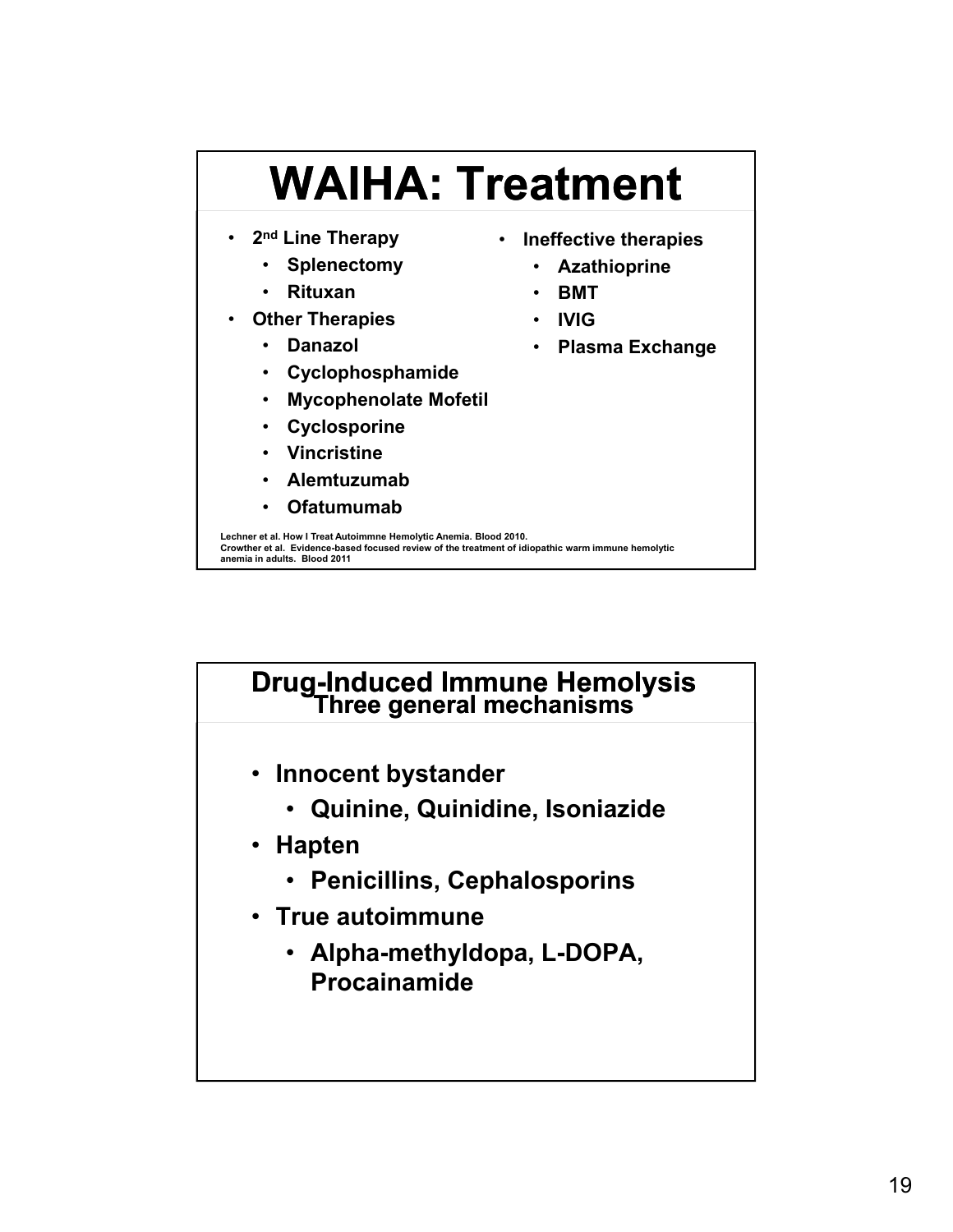|                                            | <b>Drug-Induced Positive</b><br><b>Antiglobulin Tests</b> |                                                                                    |  |
|--------------------------------------------|-----------------------------------------------------------|------------------------------------------------------------------------------------|--|
| <b>Mechanism</b>                           | DAT                                                       | <b>Serum and</b><br><b>Eluate</b>                                                  |  |
| Neoantigen<br>-Drug +RBC complex           | C3 (sometimes IgG<br>also)                                | Serum reacts with rbcs<br>only in the presence of<br>drug; eluate non-<br>reactive |  |
| Drug Adsorption (DA)<br>-Drug binds to RBC | IgG (sometimes C3<br>also)                                | React with drug-coated<br>RBCs but not untreated<br>RBCs-Ab to drug                |  |
| Autoantibodies<br>-WAIHA                   | IgG (rarely C3 also)<br>11-36% of pts                     | React with normal<br>RBCs in absence of<br>drug                                    |  |
|                                            |                                                           |                                                                                    |  |

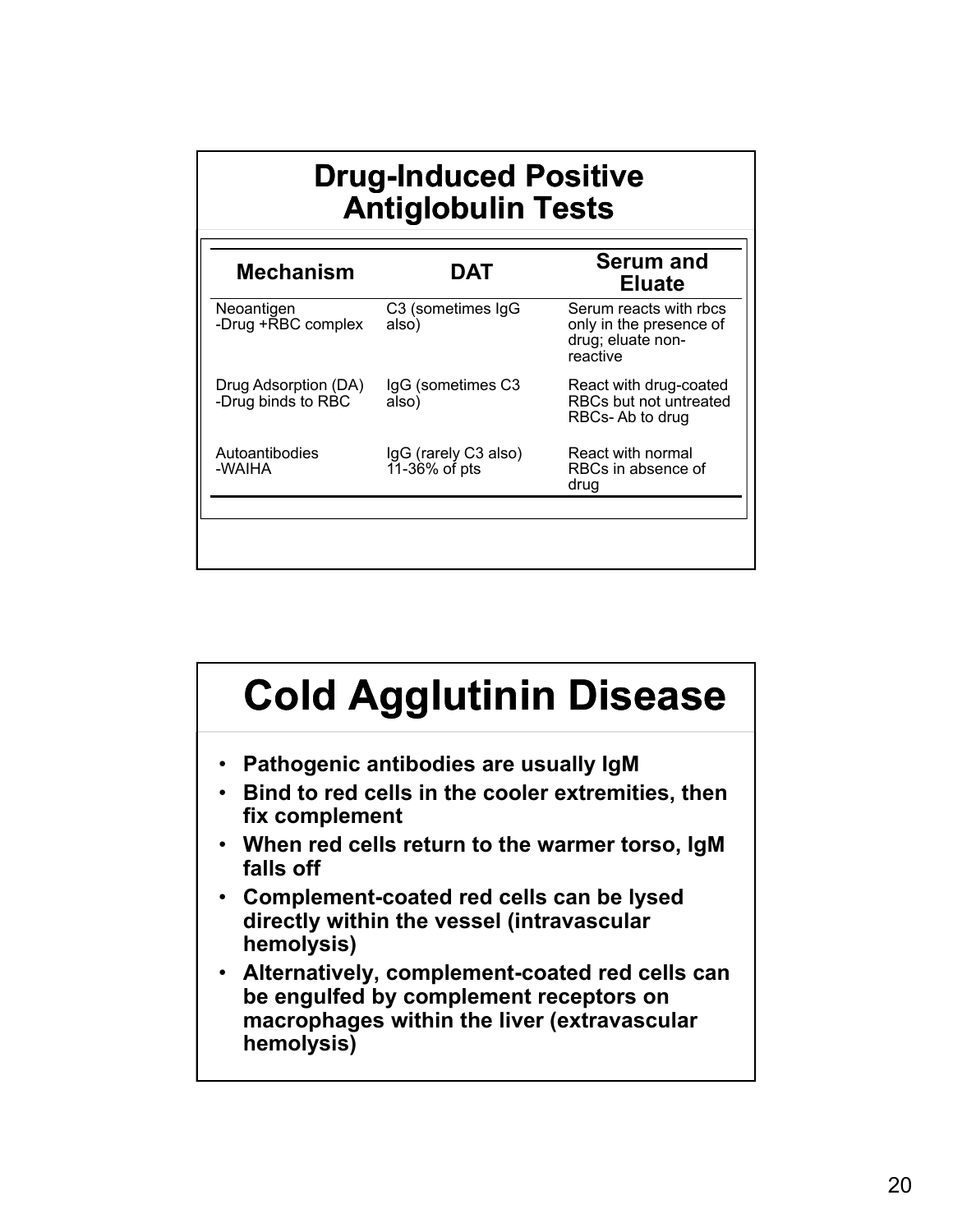### **Cold Agglutinin Disease**



- **In the cold, IgM can lead to red cell agglutination**
- **Red cells clumps cannot pass through microvasculature, leading to cyanosis and ischemia in extremities**

**John Lazarchick, ASH Image Bank 2011; 2011-1053**

### **Cold Agglutinin Disease Clinical features**

- **Can be associated with infection with either Mycoplasma or Mononucleosis**
- **Can also be idiopathic or associated with a Lymphoproliferative disease**
	- **Most commonly IgM monoclonal gammopathy**
	- **Lymphoma (may only be BM involvement)**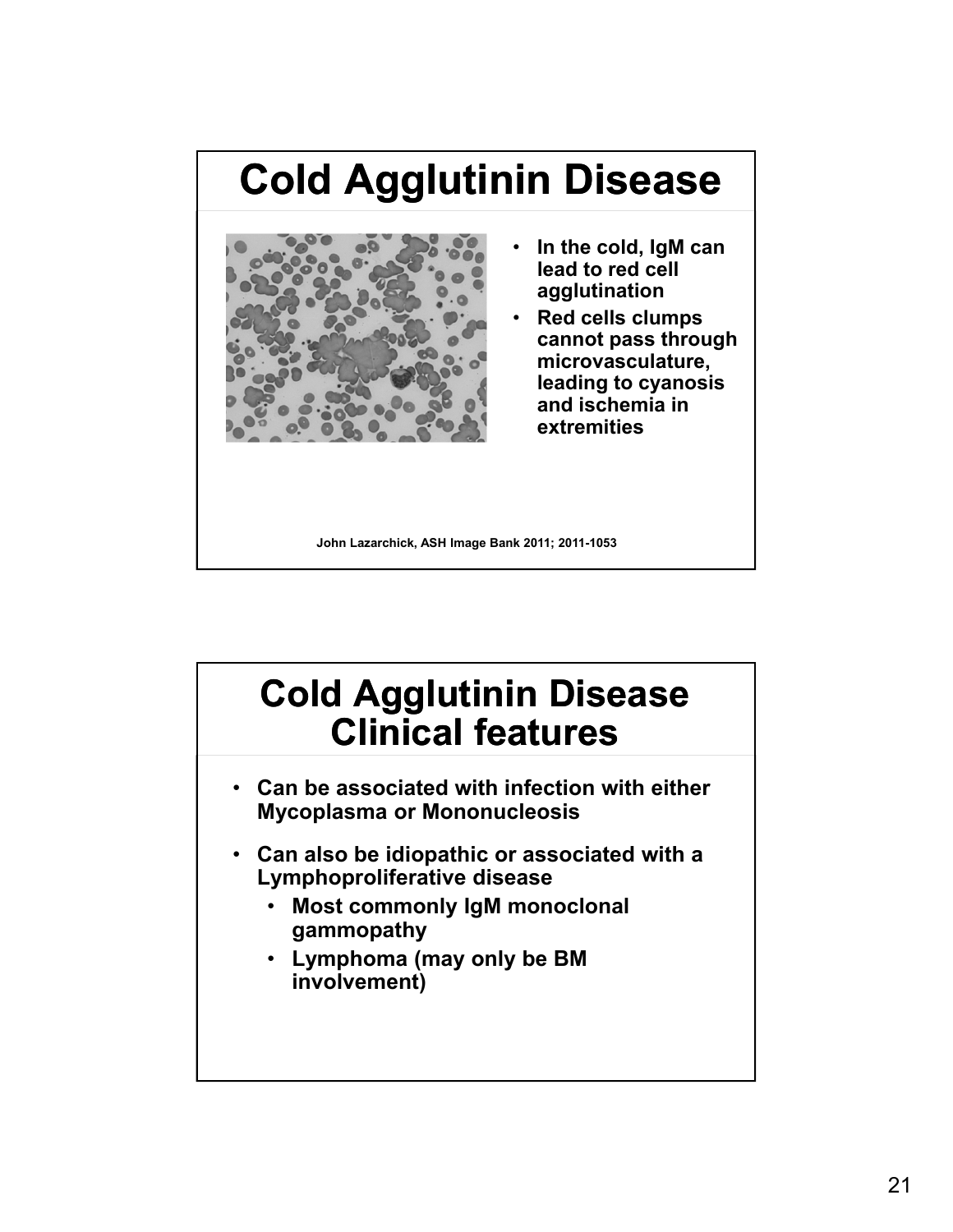### **Cold Agglutinin Disease Treatment**

- **Treatment is to keep patient (especially the extremities) warm. Blood and IV fluids should be warmed.**
- **Immunosuppression with oral chemotherapy may be required**
- **Steroids and splenectomy are usually ineffective.**
- **Rituximab (PR in 20/27 patients)**
- **If Rituximab Refractory, can consider Eculizumab or Bortezomib**

# **Treatment AIHA**

|                                | <b>WAIHA</b>                         | CAD                                              | Drug-IHA                         |
|--------------------------------|--------------------------------------|--------------------------------------------------|----------------------------------|
| $1st$ Line                     | Folate<br>Corticosteroids            | Folate<br>Avoid cold<br>Treat secondary<br>cause | Treat if<br>hemolysis<br>present |
| $2nd$ Line                     | Splenectomy<br>Rituxan               | Chlorambucil                                     | Folate<br>Stop drugs             |
| 3 <sup>rd</sup> Line           | <b>Other Cytotoxic</b><br>Drugs      | Plasmapheresis?                                  | Corticosteroids-<br>severe cases |
| Transfusion<br>Recommendations | Transfuse –<br>least<br>incompatible | Transfuse-I+.<br>blood warmer                    | <b>Transfuse</b>                 |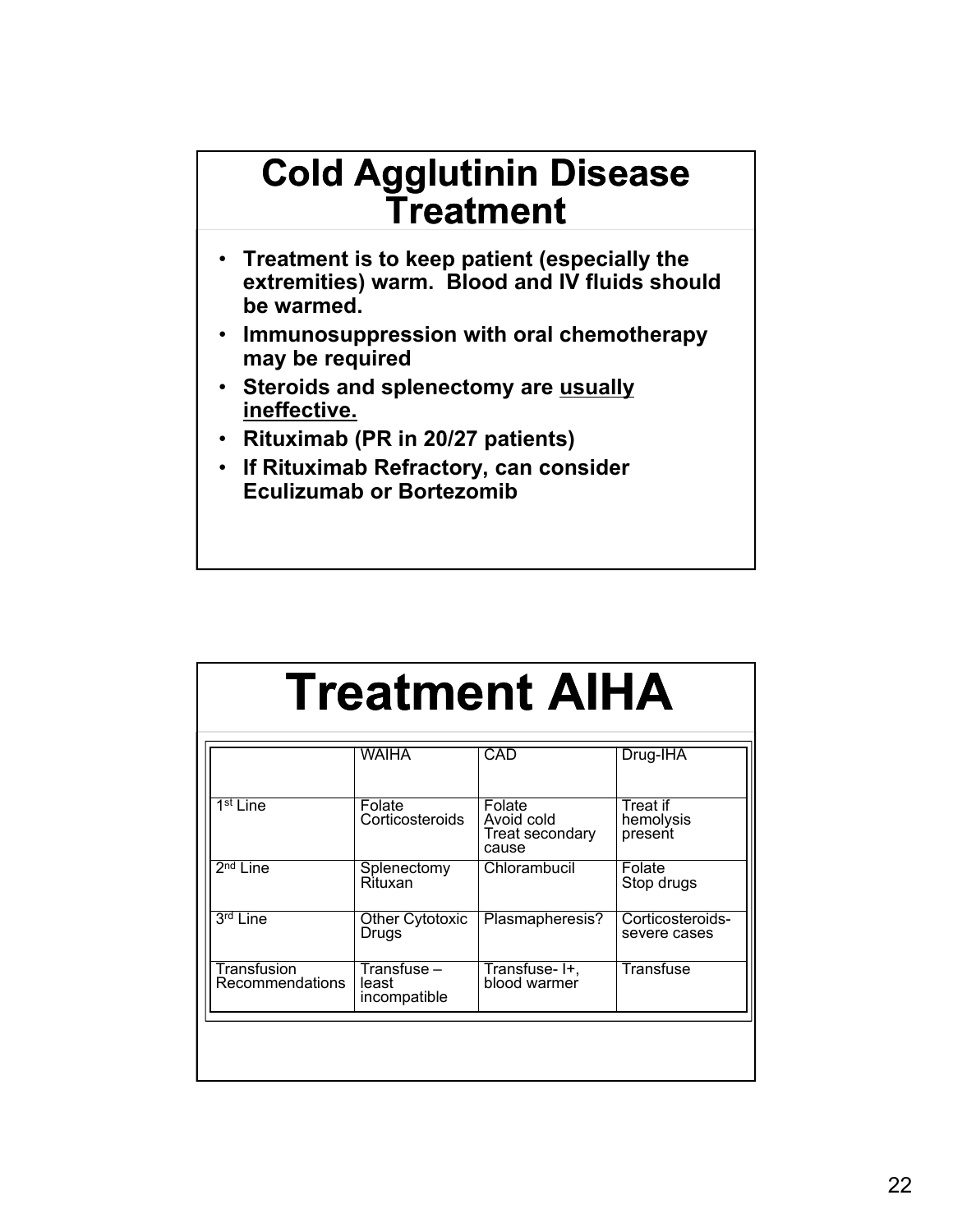# **Microangiopathic Hemolytic Anemia**

- **Non-immune hemolytic anemia**
	- **reticulocytes, bili, LDH, ↓haptoglobin**
	- **NEGATIVE Coomb's**
	- **Prosthetic Valves, Heart valve induced, Pregnancy Associated Syndrome, HTN, Infections, Immune D/os, DIC**
- **Thrombotic Microangiopathy**
	- **TTP, aHUS, HUS, Drug-Induced TMA**

### **Structural abnormalities of Hb**

- **Thalassemia**
- **Sickle Cell disease**
- **G6PD deficiency**
- **Hereditary Spherocytosis**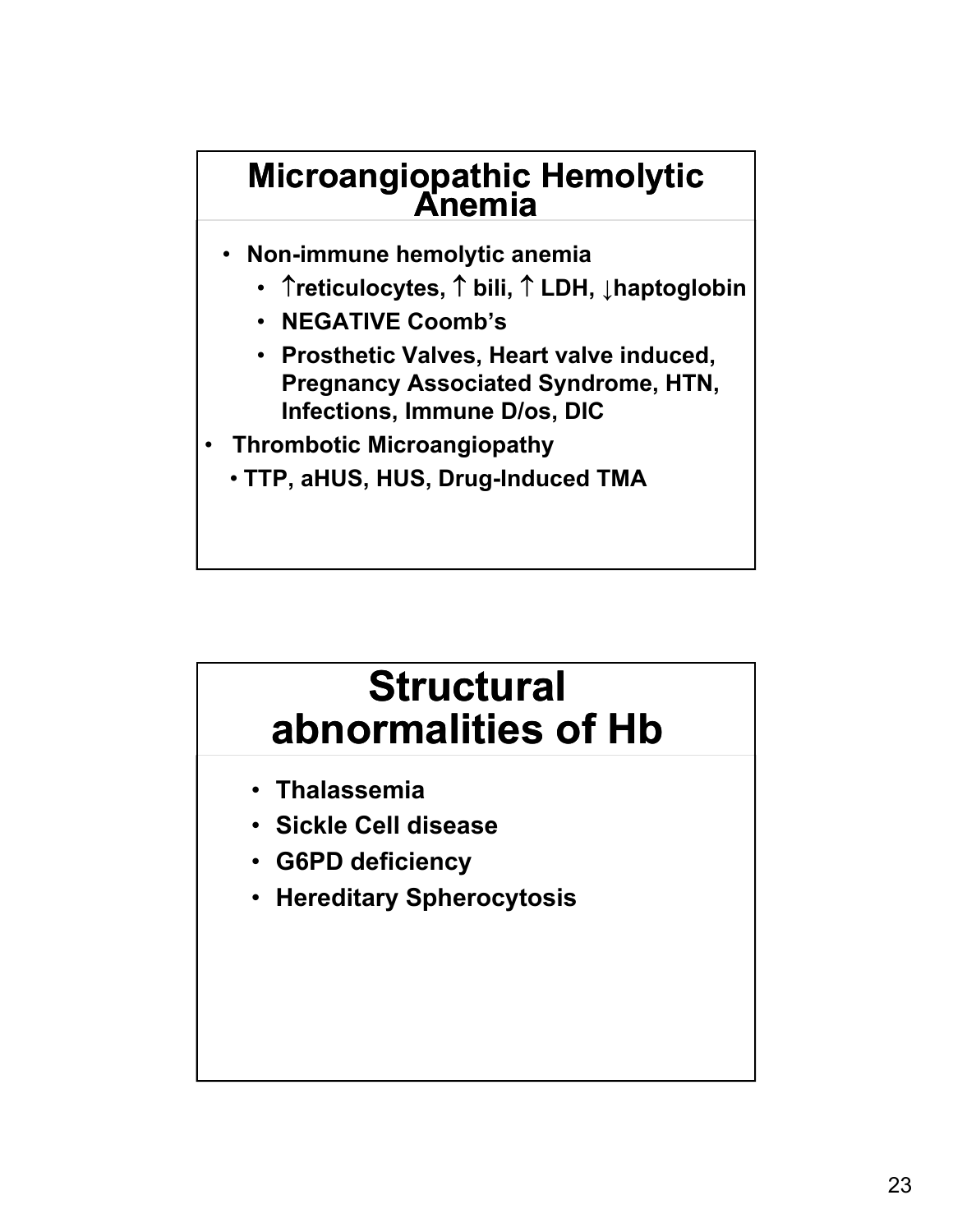

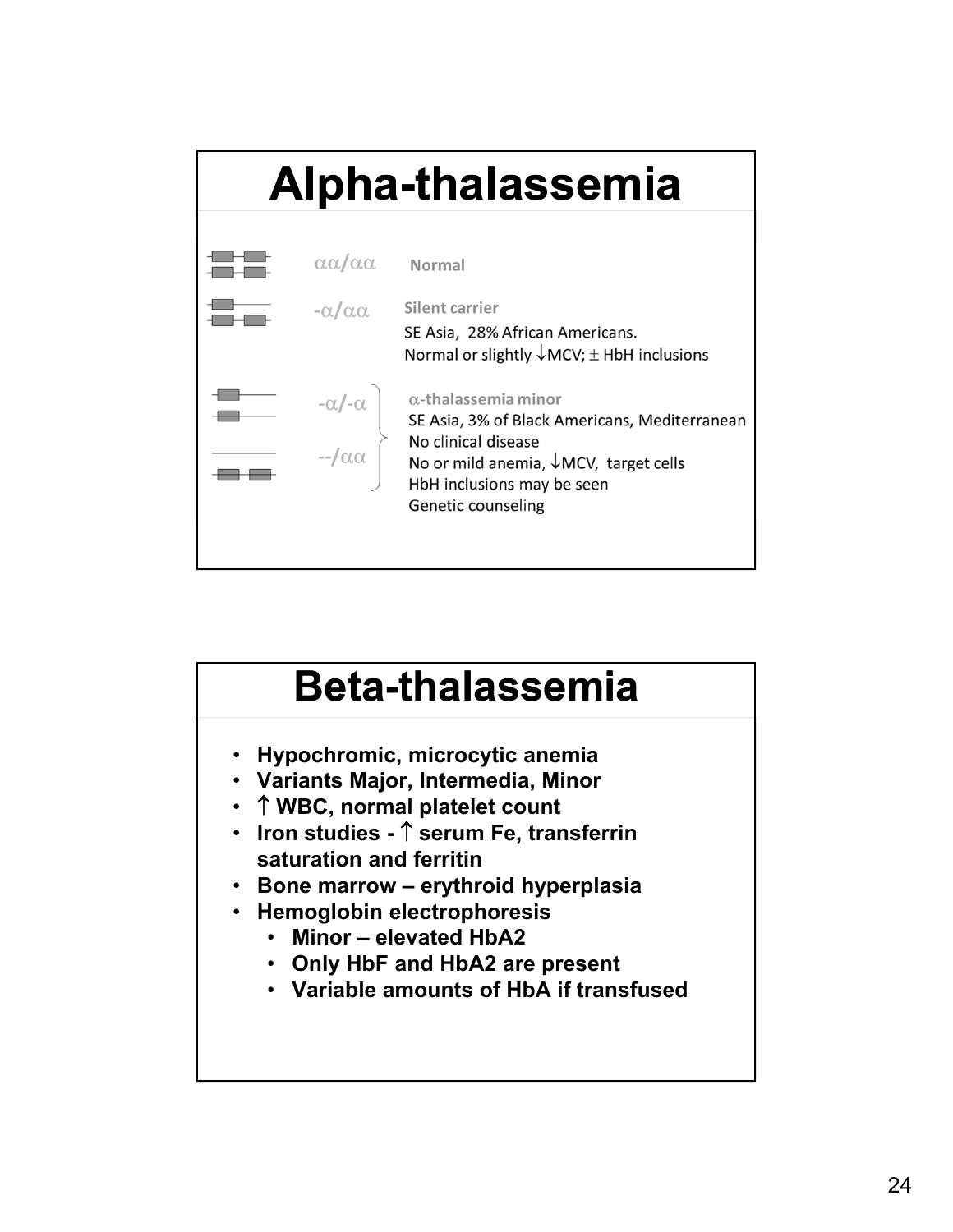#### **The Common Variants of Sickle Cell Disease**

| <b>Name</b>                                  | Genotype                                         | <b>Percent</b> |
|----------------------------------------------|--------------------------------------------------|----------------|
| <b>Homozygous SS</b><br>(Sickle Cell Anemia) | $\beta$ <sup>s</sup> - $\beta$ <sup>s</sup>      | 65             |
| <b>Heterozygous SC</b>                       | $\beta$ <sup>s</sup> - $\beta$ <sup>c</sup>      | 24             |
| Heterozygous $S-\beta^+$ thal                | $\beta$ <sup>s</sup> - $\beta$ <sup>+</sup> thal |                |
| Heterozygous $S-\beta^{\circ}$ thal          | $\beta^s$ - $\beta^s$ thal                       | 3              |

#### **Sickle Cell Anemia Pathophysiology**

- **Manifestations of SCD are driven by:**
	- **Vaso-occlusion with ischemiareperfusion injury**
	- **Hemolytic anemia**
	- **Endothelial Activation**

**Owusu-Ansah 2015**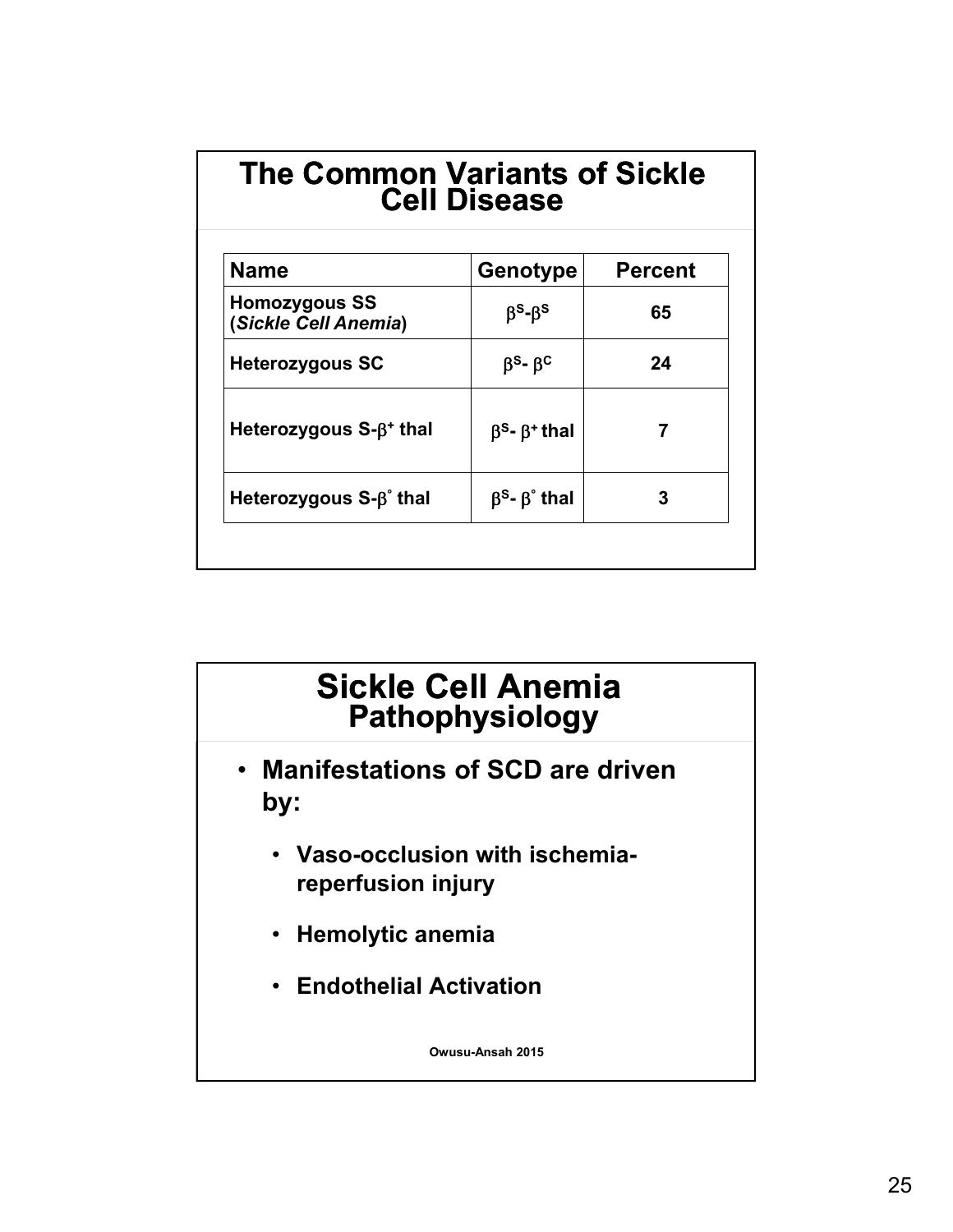